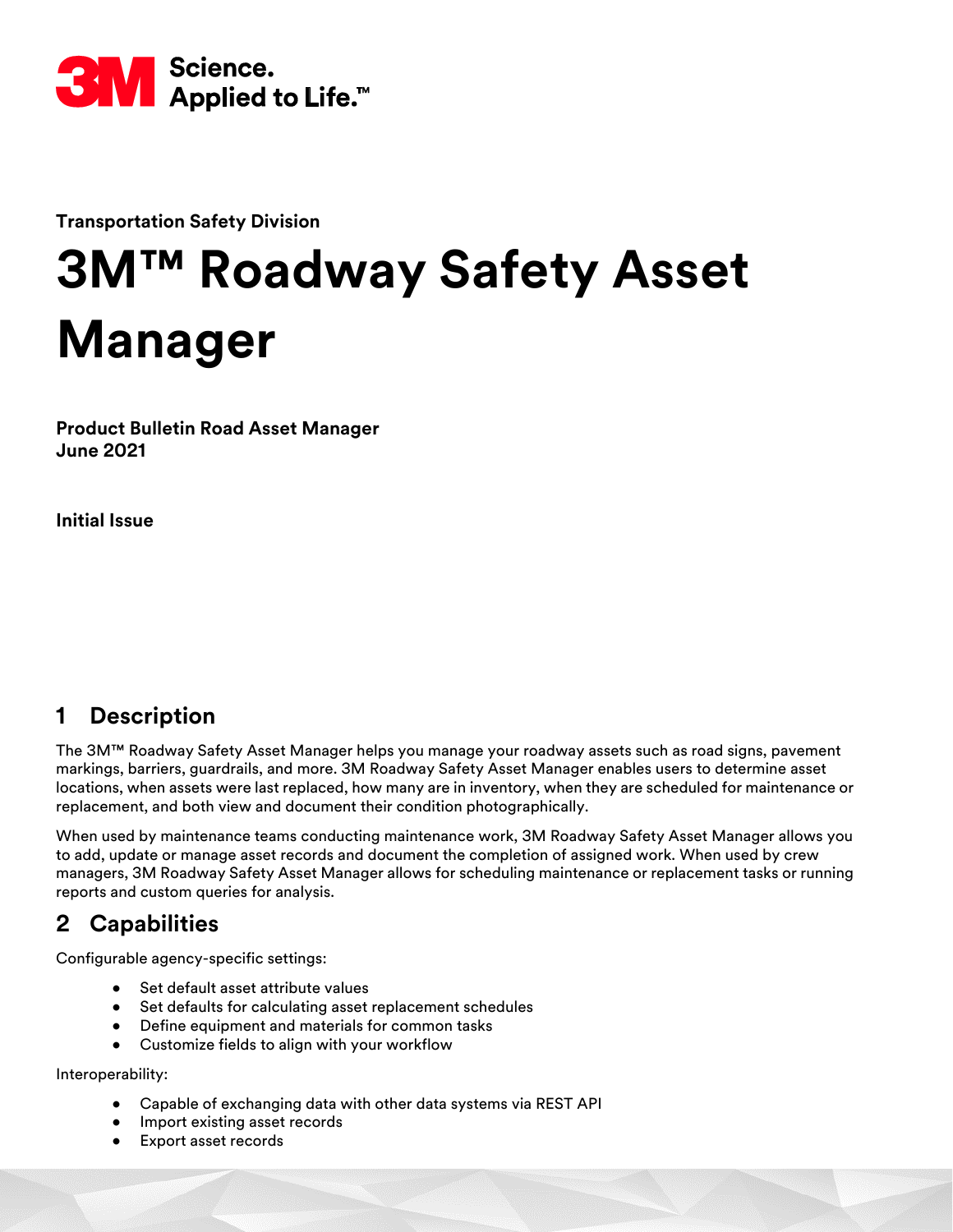Asset class assessments:

- Asset classes include signs, pavement markings, guard rails, crash cushions, and more
- Attach documents to asset records in JPG and PDF formats
- Assess records for linear assets by section

Task Management:

- Schedule maintenance tasks
- Assign tasks to crew members
- View status of tasks

#### My Task List:

- Assign personal checklist of maintenance tasks to each crew member
- Show assigned tasks on map
- Quickly document work as task is being performed

#### Multi-Platform Support:

- Compatible with iOS, Android™, and Microsoft® Windows® operating systems
- Work in offline mode and synchronize data to the cloud later
- Pinch gestures on touch screen devices

Data Search Capability:

- Use predefined queries to search the database
- Share queries amongst agency users
- Customize pre-existing queries

#### Help Center:

- Includes knowledge base with training resources
- Submit questions to assigned agency supervisors

# **3 System Requirements**

3M Roadway Safety Asset Manager can be used on electronic devices meeting the following requirements:

#### **Operating System**

- iOS/iPadOS 10 or later on tablets
- Android™ 8 or later tablets
- Microsoft® Windows® Operating System 10 or later

#### **Storage**

• Recommended minimum of 3 GB/10,000 assets available storage for offline use

#### **GPS receiver**

• 3M Roadway Safety Asset Manager is capable of using the browser or device built-in GPS receiver OR an external receiver connected via Bluetooth® wireless technology.

#### **Browser Compatibility**

• 3M Roadway Safety Asset Manager is a cloud-based website that can be accessed using one of the following leading browsers: Firefox, Google Chrome™, Microsoft® Edge, Safari®.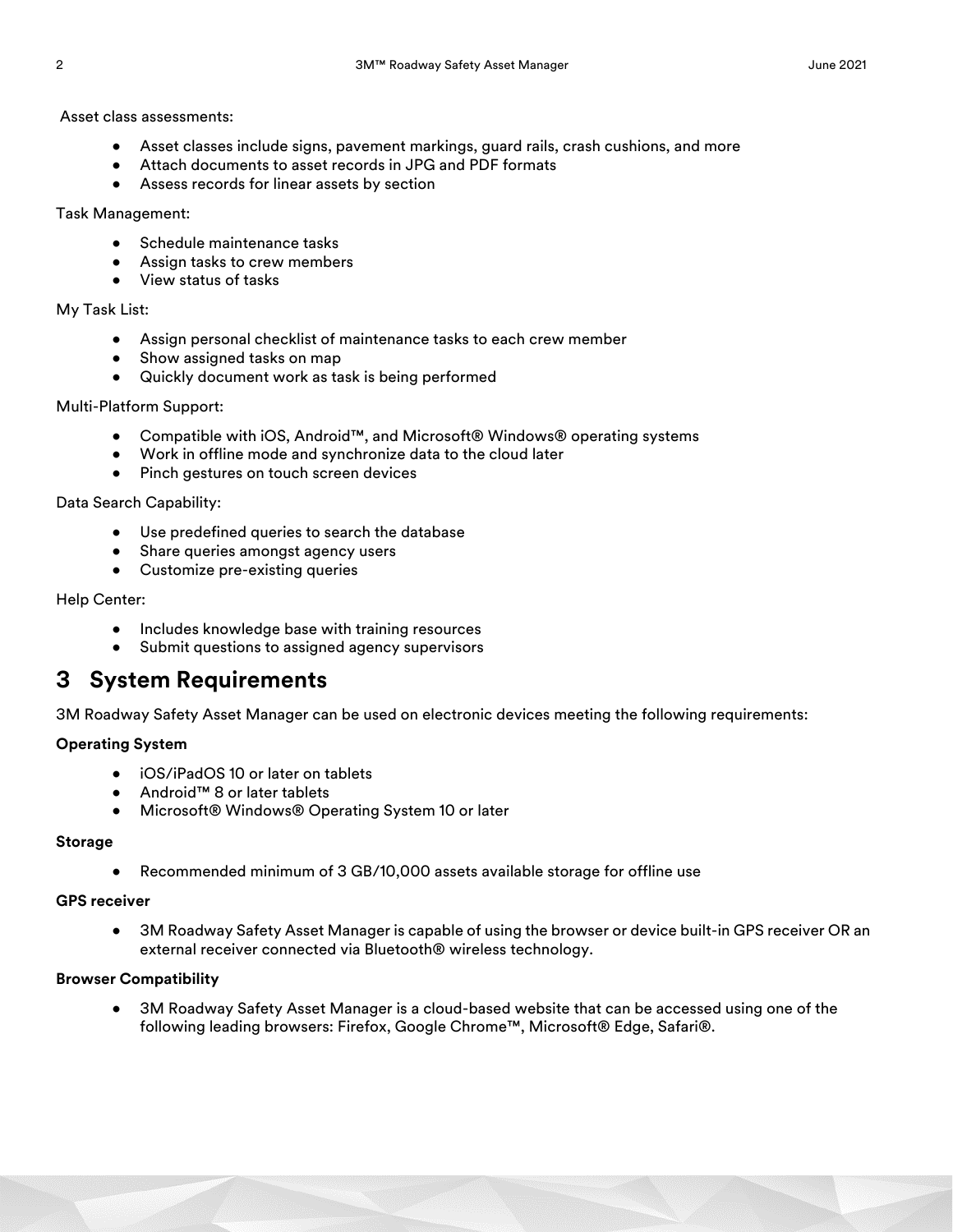#### **Network Connection (if applicable)**

- 3M Roadway Safety Asset Manager mobile app\* running current versions of iOS, Android, or Microsoft® Windows® operating systems. The mobile application provides the ability to work offline and synchronize data later.
- 3M Roadway Safety Asset Manager website\* access requires an Internet connection (cellular, Wi-Fi, or LAN).
- \* Requires a 3M Roadway Safety Asset Manager subscription.

#### **User Accounts (if applicable)**

• The number of available user accounts varies with license level. Please consult with your 3M representative for details.

#### **Licensing Requirements**

• Licensing is arranged between 3M and the agency. There are various licensing levels based on number of asset classes and expected users.

# **4 Warranty Information**

## **4.1 3M Warranty**

3M warrants to the 3M™ Roadway Safety Asset Manager ("**Software**") licensee ("**User**") that, when used in accordance with 3M's instructions (written, posted, or otherwise), for a period of twelve (12) months from the date of the certificate of acceptance issued by 3M (or, in the case of installations by a party other than 3M, for a period of twelve (12) months from date of shipment) that the Software will perform substantially in accordance with 3M's published user documentation

## **4.2 3M Warranty Terms and Conditions**

The above-stated warranty is void with respect to Software that is (i) not authorized by 3M; (ii) not sold or provided by 3M; (iii) provided in beta form, or for evaluation, testing or demonstration purposes or for which 3M does not receive a fee; (iv) altered in any manner, except by 3M; (v) installed, operated, repaired, or maintained other than in accordance with 3M written instructions and documentation; or (vi) damaged or modified other than by 3M, including being subjected to abnormal physical or electrical stress, misuse, negligence, or accident. In addition, such warranties do not apply to: (a) any third party systems, accessories, services, products, or ancillary or peripheral equipment; or (b) any failure or delay caused by the Internet, User's Internet service provider, or third party software products. The User shall promptly notify 3M in writing of any warranty claims.

## **4.3 Exclusive Limited Remedy**

User's sole and exclusive remedy for breach of the above-stated warranty shall be, in 3M's sole discretion and at its sole cost and expense: (i) repair or replacement of defective Software giving rise to the warranty claim or re-performance of defective installation services giving rise to the warranty claim; or (ii) refund to User of amounts paid for such defective Software or installation services. User may have specific legal rights in some legal jurisdictions, in which case 3M's warranty responsibilities shall be the minimum required by law.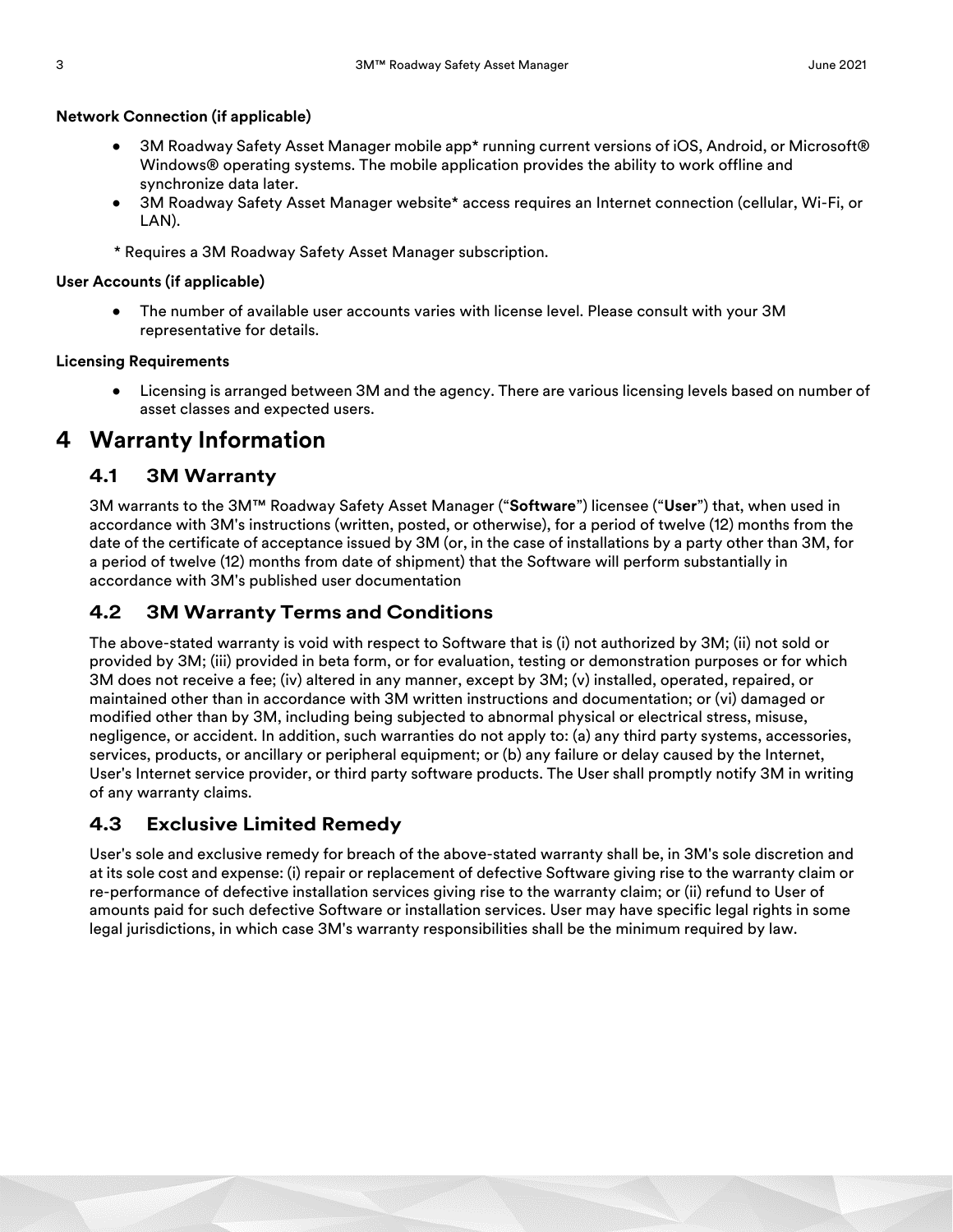## **4.4 Disclaimer**

EXCEPT FOR THE ABOVE-STATED WARRANTY, 3M, ITS SUPPLIERS, LICENSORS, AND SUBCONTRACTORS (COLLECTIVELY REFERRED TO HEREAFTER AS "3M") DISCLAIM AND USER WAIVES ALL OTHER WARRANTIES OR CONDITIONS, EXPRESS OR IMPLIED, CONCERNING THE SOFTWARE, DOCUMENTATION, OR OTHER RELATED INFORMATION, INCLUDING BUT NOT LIMITED TO THE IMPLIED WARRANTIES OR CONDITIONS OF MERCHANTABILITY, SATISFACTORY QUALITY, FITNESS FOR A PARTICULAR PURPOSE AND NON-INFRINGEMENT, WARRANTIES OR CONDITIONS OF FREEDOM FROM ERRORS OR DEFECTS, OR ANY WARRANTIES OR CONDITIONS OF SECURITY AGAINST DATA BREACHES OR INTRUSIONS. 3M DOES NOT WARRANT THAT THE SOFTWARE OR DATA WILL MEET USER'S REQUIREMENTS, THAT OPERATION OF THE SOFTWARE OR AVAILABILITY OF DATA WILL BE UNINTERRUPTED, OR THAT THE SOFTWARE OR DATA IS WITHOUT ERROR. 3M WILL NOT BE RESPONSIBLE FOR THE ACCURACY OR USE OF DATA ACCESSED BY THE SOFTWARE.

# **4.5 Limitation of Liability**

IN NO EVENT WILL 3M BE LIABLE (I) FOR ANY SPECIAL, INCIDENTAL, INDIRECT, CONSEQUENTIAL OR EXEMPLARY DAMAGES OF ANY KIND, INCLUDING BUT NOT LIMITED TO ANY LOST PROFITS OR LOST SAVINGS, HOWEVER CAUSED, WHETHER FOR BREACH OR REPUDIATION OF CONTRACT, TORT, BREACH OF WARRANTY, NEGLIGENCE, OR OTHERWISE, WHETHER OR NOT 3M WAS ADVISED OF THE POSSIBILITY OF SUCH LOSS OR DAMAGES; (II) FOR LOSS OF, DAMAGE TO, OR BREACH OF SOFTWARE, RECORDS OR DATA; (III) FOR THE COST OF PROCUREMENT OF SUBSTITUTE GOODS AND SERVICES; (IV) FOR THIRD-PARTY CLAIMS AGAINST USER FOR LOSSES OR DAMAGES (V) BUSINESS INTERRUPTION; OR (VI) ANY CLAIMS ARISING FROM USER'S USE OF THIRD-PARTY SUPPLIES OR EQUIPMENT. NOTWITHSTANDING ANY CONFLICTING CONTRACTUAL RIGHTS OR OBLIGATIONS, 3M'S TOTAL LIABILITY TO USER IS LIMITED TO ONE YEAR OF PAYMENTS MADE BY USER TO 3M FOR THE PRODUCT OR SERVICE WHICH WAS THE SUBJECT OF THE CLAIM.

## **4.6 Data Privacy**

Your personal data (log in details) are processed by 3M and its affiliates according to the 3M Global Privacy Policy. The data controller of your personal data is the licensee of this system. 3M is processing your personal data as data processor, according to the instructions received by the data controller. Please refer to the data controller for further information, including your rights under any applicable data privacy law.

# **5 Other Product Information**

Always confirm that you have the most current version of the applicable product bulletin, information folder, or other product information from 3M's Website at [http://www.3M.com/roadsafety.](http://www.mmm.com/tss)